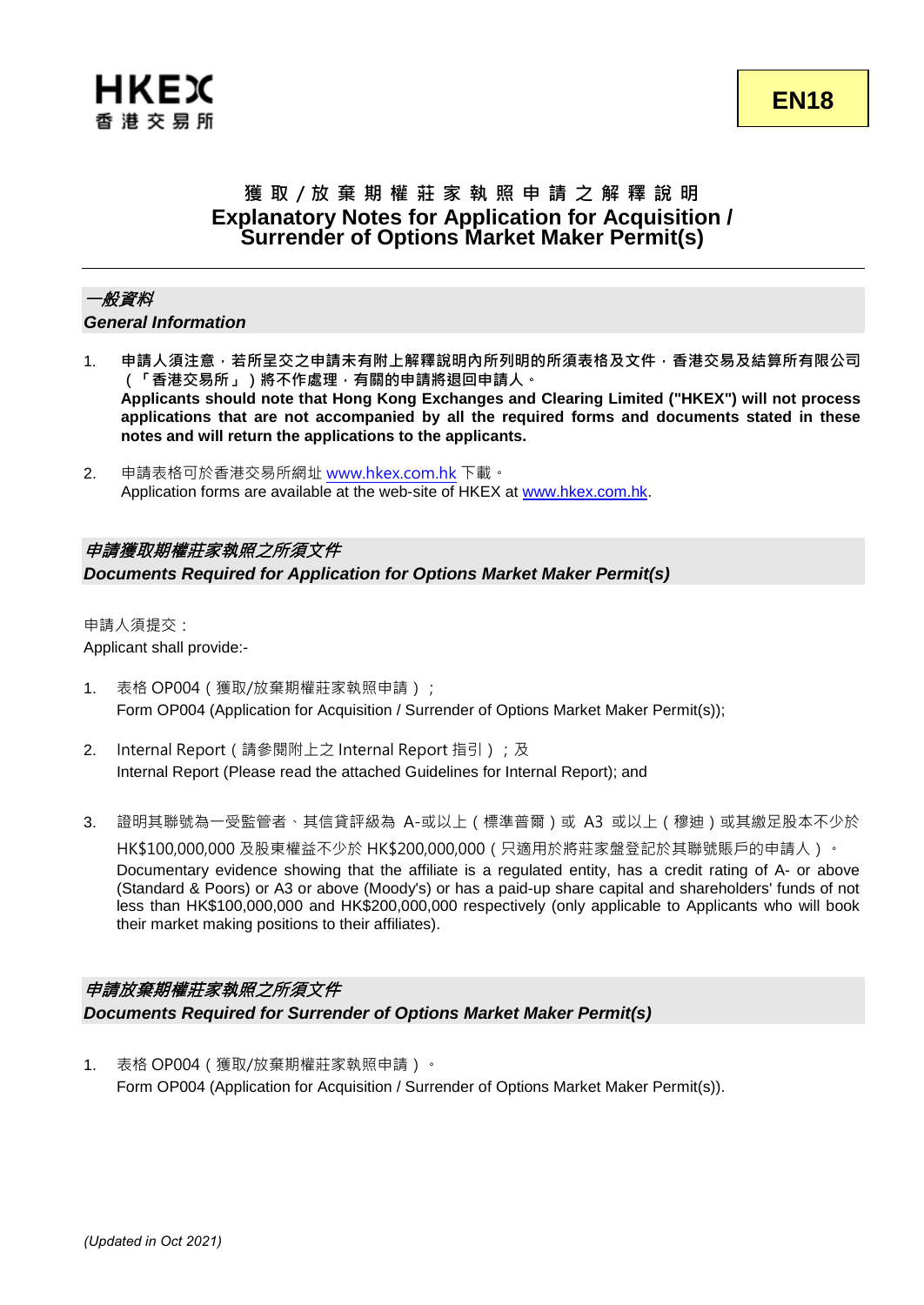#### THE STOCK EXCHANGE OF HONG KONG LIMITED (A wholly owned subsidiary of Hong Kong Exchanges and Clearing Limited)

#### **Guidelines for Internal Report**

#### **Options Market Making**

#### **Introduction**

In application for an Options Market Maker permit and having market making orders for its own account or for its affiliate's account, an Exchange Participant (the applicant) is required to: -

- (i) submit an internal report ("Report") giving information on the risk management policy of the company and describing the systems, controls and internal procedures that it intends to adopt or has adopted in regard to market making on the Exchange; and
- (ii) include in the Report the information on the core operations and risk management controls of both the applicant and the affiliate, where applicable, insofar as they relate to Options Market Making on the Exchange.

#### **Areas to be covered in the Report**

1. Overview of the market making business

Brief descriptions of set up of the business, its core operation systems and key personnel, including: -

- business structure and set up for the market making activities (providing details of the affiliate, where applicable);
- core operations of front and back offices for the market making activities;
- a description of the background, experience, role and responsibility of key personnel; and
- trading strategy and policy.

#### 2. Financial standing

The applicant and the affiliate, where applicable, should have and employ effectively the resources and procedures, which are needed for the proper performance of the market making activities. The applicant should provide the following information: -

- financial information of the applicant and the affiliate, where applicable;
- controls and procedures to ensure compliance with the financial requirements of the Exchange; and
- controls and procedures to meet the settlement obligation towards the clearing houses.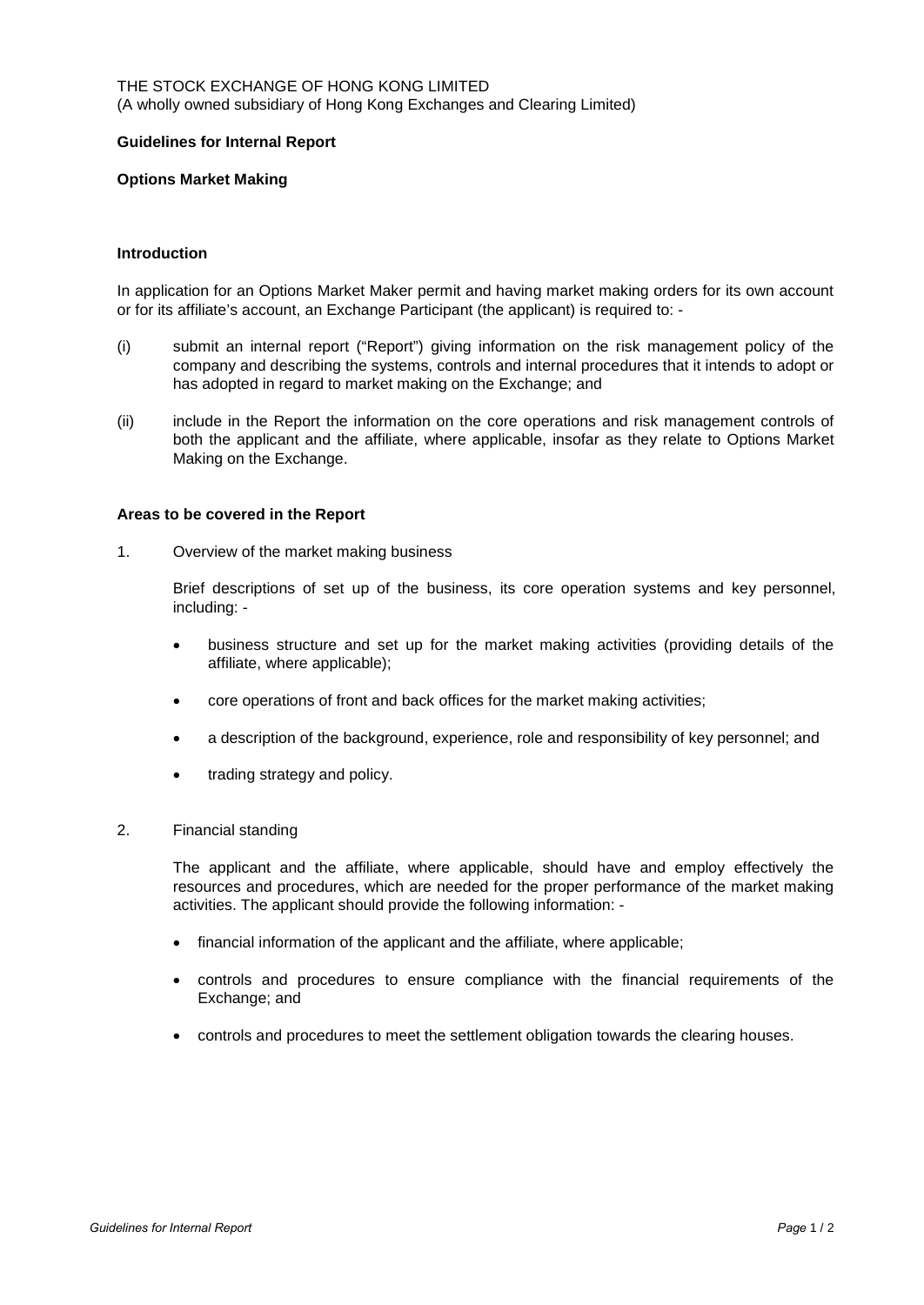#### 3. Risk management

The framework of risk management policy and procedures of the applicant and the affiliate, where applicable, on the market making activities, specifically including the following: -

- policy and procedures for setting trading strategy, trading and position limits, and risk parameter for pricing and risk monitoring;
- market risk management to review and approve pricing models and valuation systems (including mark to market mechanism) and monitor for significant variance in the volatility;
- list of risk management reports reviewed by the management and risk management personnel and frequency of such review;
- controls and procedures in ensuring the implementation of the risk management policy and procedures of the applicant and the affiliate, where applicable; and
- controls ensuring the affiliate comply with "Requirements for a Market Making Affiliate" set out in Paragraph 2.1 of *Treatments of Market Maker Positions and Stamp Duty Exemptions* on an ongoing basis (see attachment).

#### 4. Records

The applicant should keep and maintain sufficient trading records of the market making activities. The Report should include description of the following: -

- list of accounts and reports to be kept and the frequency of the reports (keep separate accounts for the affiliate's market maker trades, own market maker trades and affiliate's trades and own trades which are not for the purpose of market making); and
- controls in place to reconcile the executed trades and outstanding position to third party statements (such as reports from the clearing houses and the Exchange) from the reports generated by the pricing, risk monitoring and back office systems.

#### 5. Computer and security

A description of the computer system to be used and internal security procedures, including: -

- software to be used for the pricing, risk monitoring and back office processing;
- source of the software and applicant's experience in the software. If newly self-developed software is used, details of training provided to the staff and testing of the software;
- history of major failure of the software, if appropriate; and
- the internal security procedures in place, including controls to restrict access to the computer system by password and User ID to prevent unauthorized amendment to the data and software.

The above areas are by no means exhaustive. The applicant should include any additional procedures, which they consider necessary to address the risks to which the applicant and the affiliate's assets are exposed and the liabilities that might incur.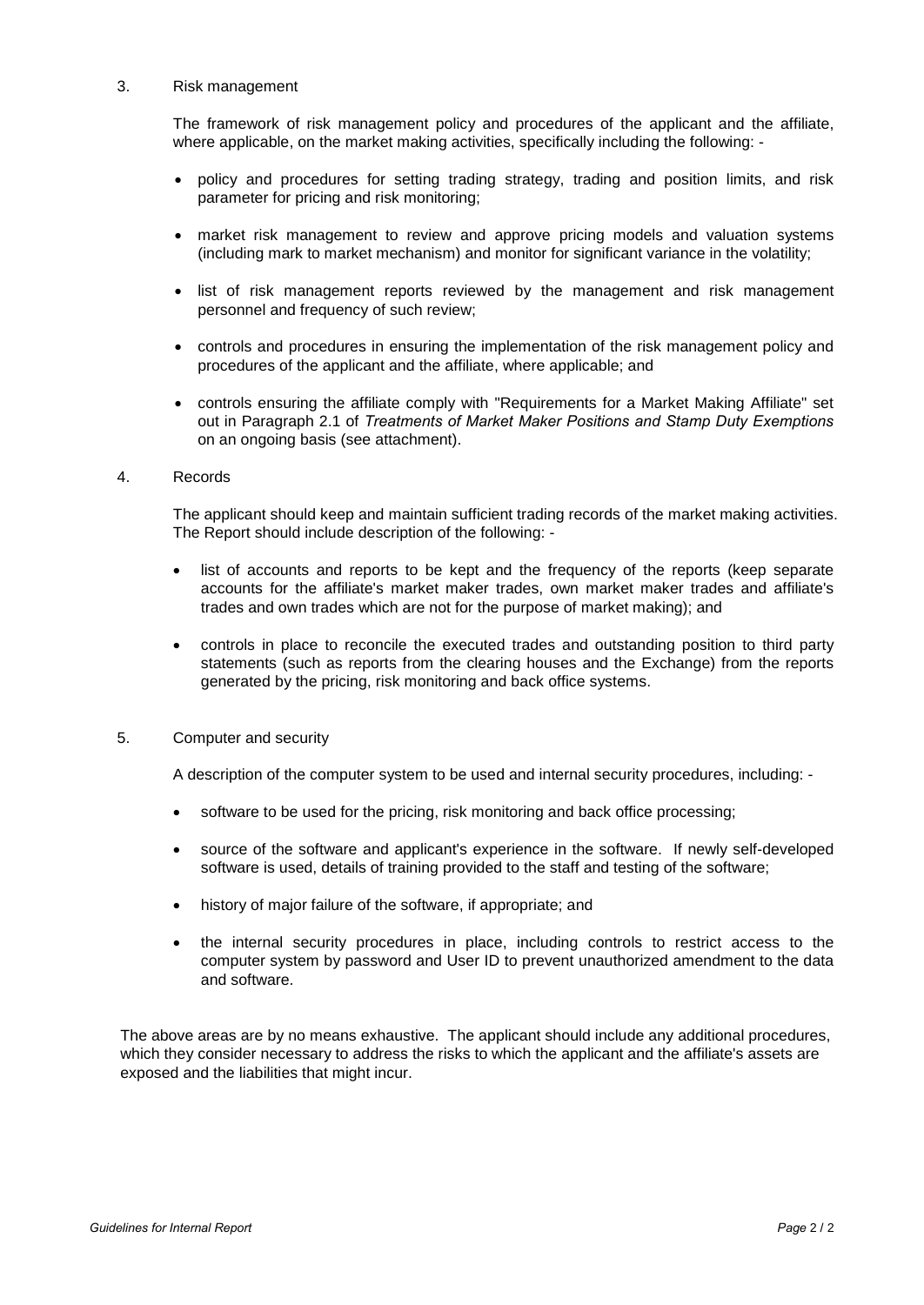# **MARKET MAKING**

# **FOR**

# **STOCK OPTIONS**

**TREATMENTS OF MARKET MAKER POSITIONS**

**AND**

**STAMP DUTY EXEMPTIONS**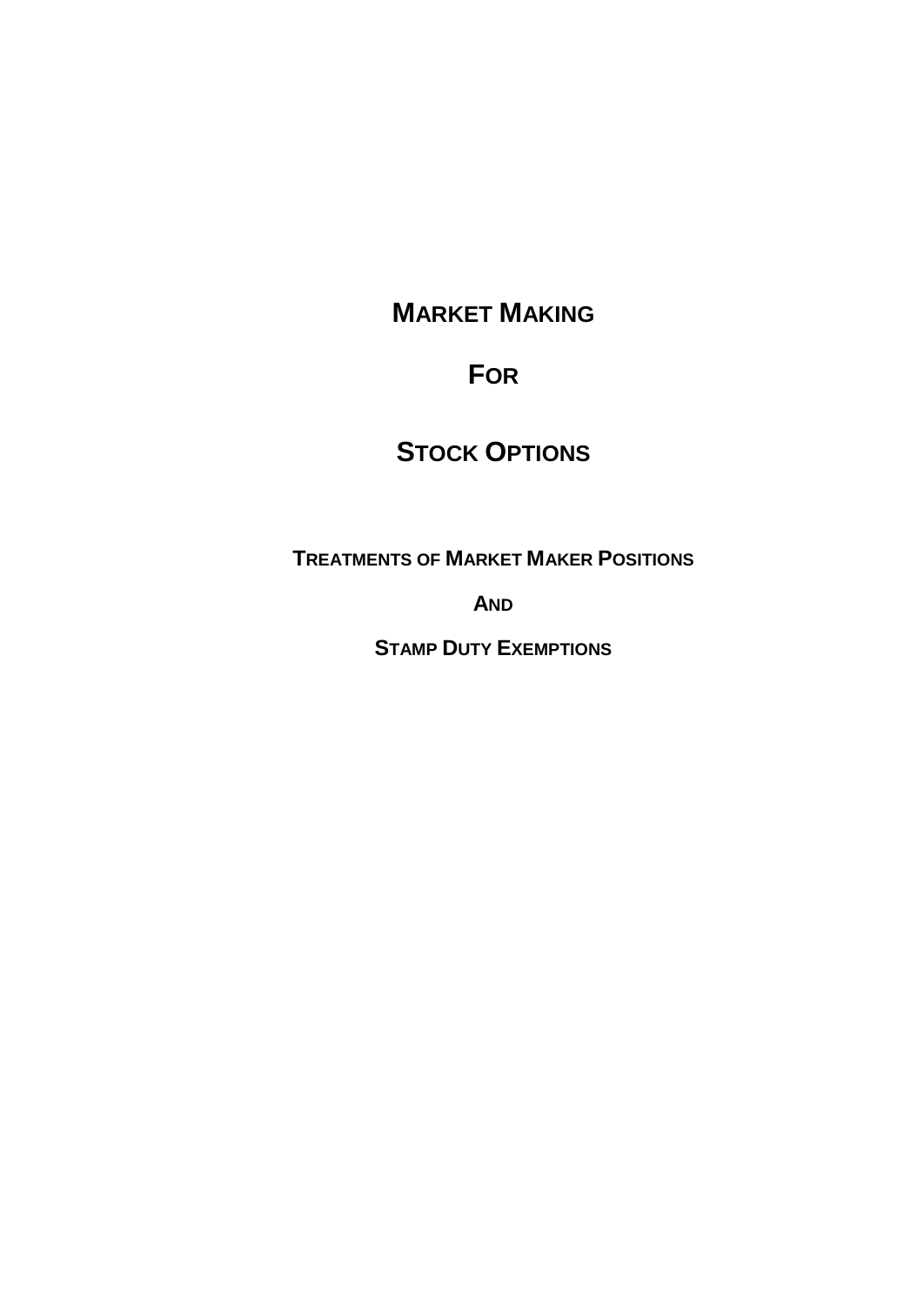# **TABLE OF CONTENTS**

| 1.                                                                                                                                                           | <b>INTRODUCTION</b>                                             |                                                                                                                 | $\mathbf{1}$             |  |  |  |
|--------------------------------------------------------------------------------------------------------------------------------------------------------------|-----------------------------------------------------------------|-----------------------------------------------------------------------------------------------------------------|--------------------------|--|--|--|
| 2.                                                                                                                                                           | <b>ALTERNATIVES FOR THE TREATMENT OF MARKET MAKER POSITIONS</b> |                                                                                                                 |                          |  |  |  |
| 2.1                                                                                                                                                          |                                                                 | <b>Requirements for a Market Making Affiliate</b>                                                               | $\overline{2}$           |  |  |  |
| 2.2                                                                                                                                                          |                                                                 | <b>FRR Modifications Permitted for Market Maker Portfolios</b>                                                  | 4                        |  |  |  |
| 2.3                                                                                                                                                          | <b>Internal Report</b>                                          |                                                                                                                 | $\overline{4}$           |  |  |  |
| 2.4                                                                                                                                                          | <b>Applications</b>                                             |                                                                                                                 | $\overline{\mathcal{A}}$ |  |  |  |
| 3.                                                                                                                                                           |                                                                 | <b>OPERATION OF THE OPTIONS MARKET MAKER STAMP DUTY PROGRAMME</b>                                               | 5                        |  |  |  |
| 3.1                                                                                                                                                          | <b>Overview</b>                                                 |                                                                                                                 | 5                        |  |  |  |
| 3.2                                                                                                                                                          |                                                                 | Reporting of Jobbing Business to the Exchange                                                                   | 5                        |  |  |  |
| 3.3                                                                                                                                                          | 5<br><b>The Monitoring System</b>                               |                                                                                                                 |                          |  |  |  |
| 3.4                                                                                                                                                          | <b>Preparation of Contract Notes and Payment of Tax</b><br>6    |                                                                                                                 |                          |  |  |  |
| 3.5                                                                                                                                                          | <b>The Eligibility Criteria</b><br>6                            |                                                                                                                 |                          |  |  |  |
| 3.6                                                                                                                                                          | <b>Position Reporting</b><br>6                                  |                                                                                                                 |                          |  |  |  |
| 6<br>3.7<br><b>Changes to the Rules</b>                                                                                                                      |                                                                 |                                                                                                                 |                          |  |  |  |
|                                                                                                                                                              | <b>Appendix I</b>                                               | Requirements for Market Makers applying to hold positions in an<br>affiliate                                    | $\overline{7}$           |  |  |  |
|                                                                                                                                                              | <b>Appendix II</b>                                              | Arrangements for Stamping of Jobbing Business of<br><b>Options Market Makers</b>                                | 9                        |  |  |  |
| <b>Transactions Permitted To Be Treated As Options Market Maker</b><br><b>Appendix III</b><br><b>Jobbing Business: Eligibility Criteria &amp; Directives</b> |                                                                 | 13                                                                                                              |                          |  |  |  |
|                                                                                                                                                              |                                                                 | Appendix IV Order Input Requirements for Stock Options Market Makers and<br><b>Options Hedging Participants</b> | 17                       |  |  |  |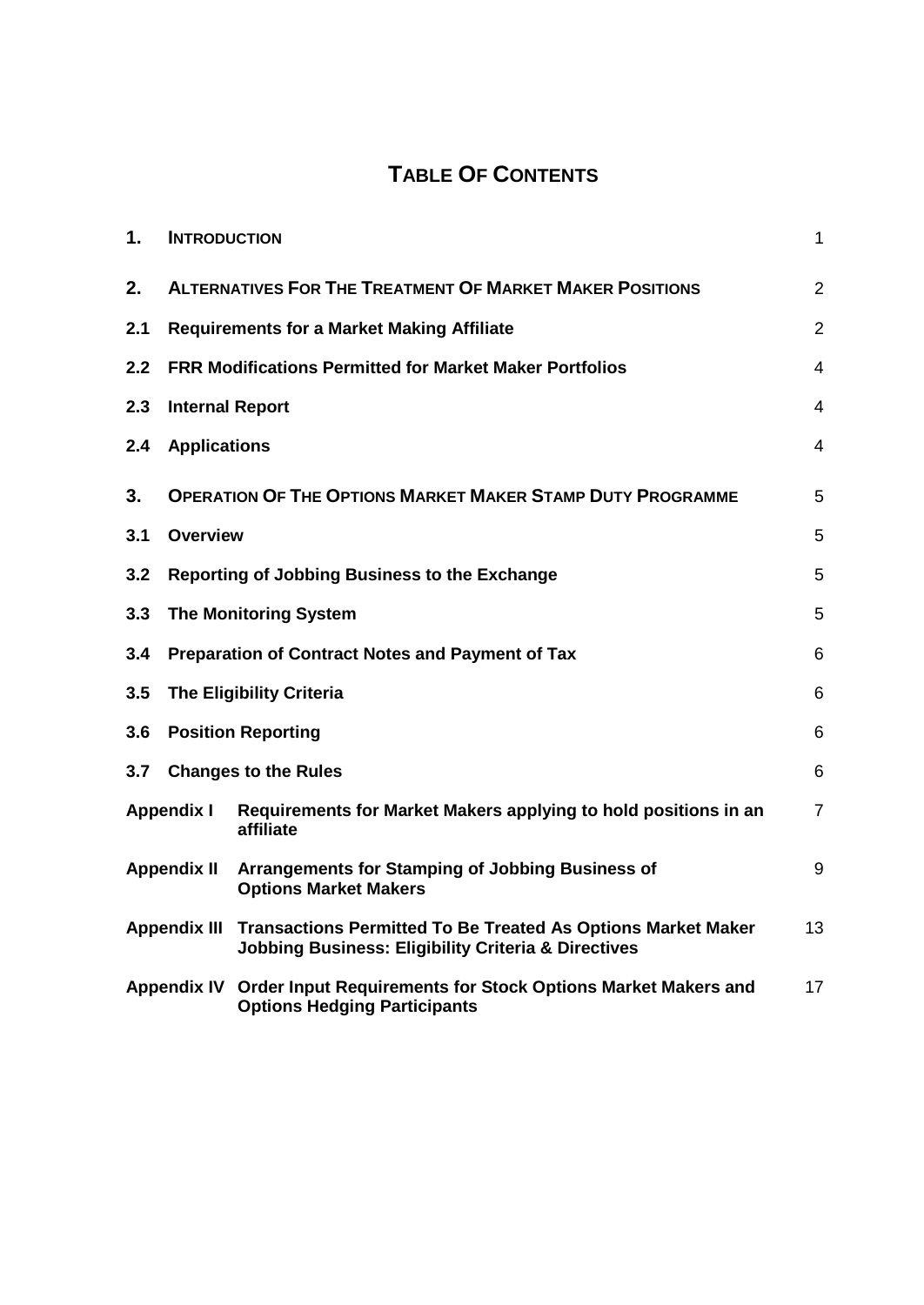## **1. INTRODUCTION**

This document covers two specific aspects of options market making which are not covered in the Rules of the Exchange.

Section 2 describes the alternative ways in which market maker positions may be treated in the books of an Options Trading Exchange Participant firm so as to reduce the inefficiencies associated with the conventional financial reporting treatment of portfolio trading positions in an Exchange Participant firm.

Section 3 explains how to make claims for exemptions from ad valorem stamp duty in respect of options market making. Appendices II and III are the documents issued by the Inland Revenue which describe the exact eligibility criteria and forms of claim submission.

Other aspects of market making are covered in the following documents :

## **Options Trading Rules**

- Terms under which a market maker permit is granted
- Performance obligations of market makers
- Rates of discount allowed for given performance levels
- Exemptions to performance obligations
- General rules governing market making

#### **Operational Trading Procedures**

- Application, renewal and termination procedures for market maker permits
- Tariff rates for each options class

#### **Stock Options Trading User Manual**

- Overview of the system features of HKATS and DCASS available to market makers
- Trading applications and functions offered by both HKATS and DCASS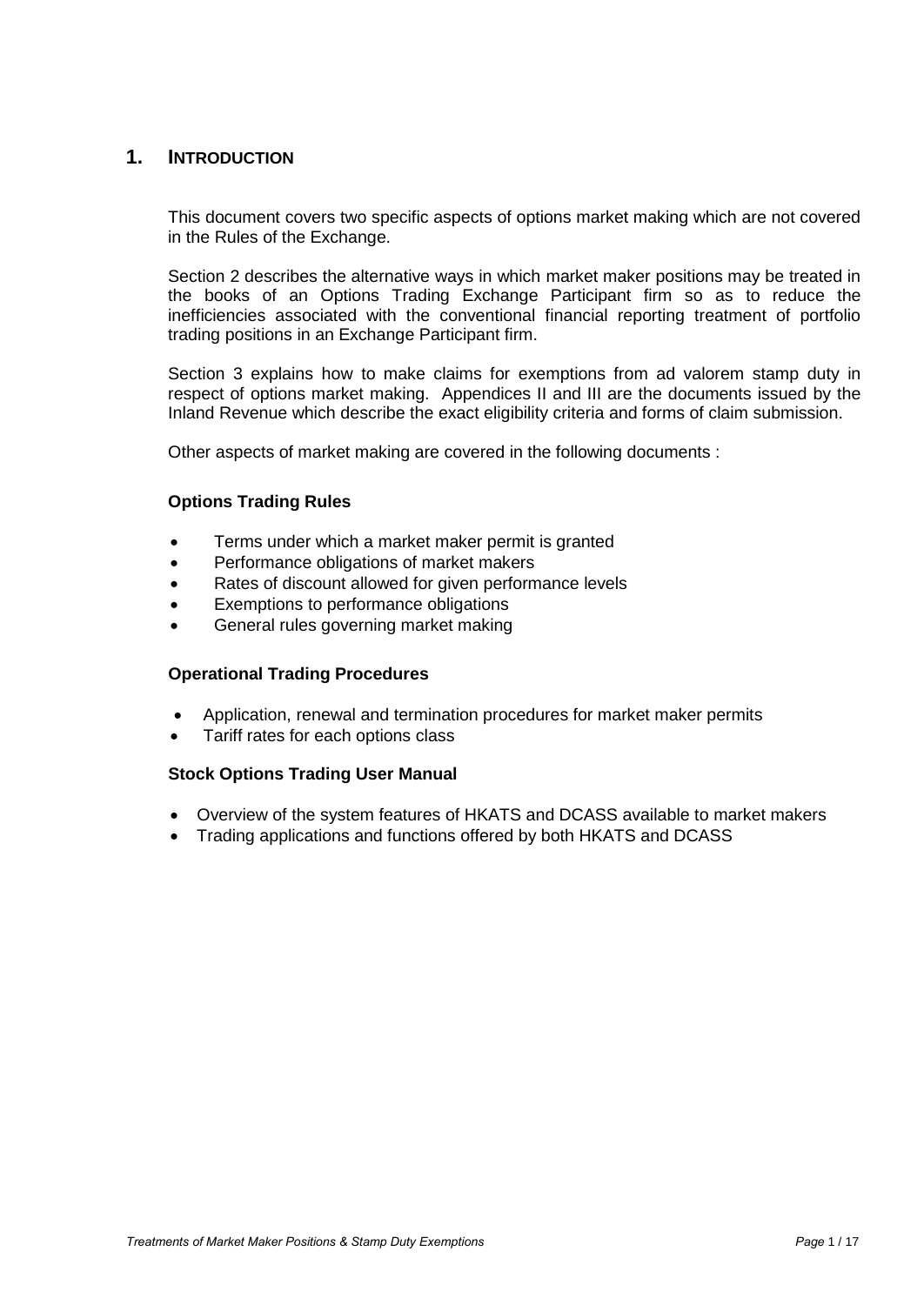# **2. ALTERNATIVES FOR THE TREATMENT OF MARKET MAKER POSITIONS**

The standard terms under which Options Trading Exchange Participants are granted a market maker permit require that all positions be booked in the name of the Exchange Participant firm itself, beneficially held by the Participant firm and not on behalf of any other entity. It is also assumed that the treatment of market maker positions will be in accordance with existing Rules of the Exchange and the Financial Resources Rules ("FRR").

However, the Exchange recognizes that there may be circumstances where the interests of the market would not be harmed by allowing alternatives.

There are two mutually exclusive alternatives to the standard arrangement. A Participant may choose one (but only one) of the following structures, subject to meeting certain criteria:

- 1. The market maker positions may be beneficially held by an affiliate of the Participant.
- 2. Certain modifications may be permitted to the way in which liquid capital is assessed under the Financial Resources Rules, which have the effect of optimising the capital charge.

If the Market Maker is not operating under the standard terms, he must declare which of these methods he will adopt. We will deal with the requirements separately.

## **2.1 Requirements for a Market Making Affiliate**

If the firm holds its market maker positions in the accounts of an affiliate, then there must be only *one* such affiliate and all the Participant's market maker business at any one time must be in the name of that affiliate. It is not permitted that there be more than one market maker affiliate per Participant firm.

All proprietary trading or trading done on behalf of affiliates for the affiliate's own account which is not for the direct purpose of market making must be allocated to the P1 account (or, with the permission of the Exchange, to the A1 account).

Any affiliate which is a client for the purpose of market making activities must meet *at least one* of the following criteria.

#### 1A. Regulated Entity

A regulated entity is one regulated by an exchange, clearing house, independent authority or commission which is acceptable to the Exchange.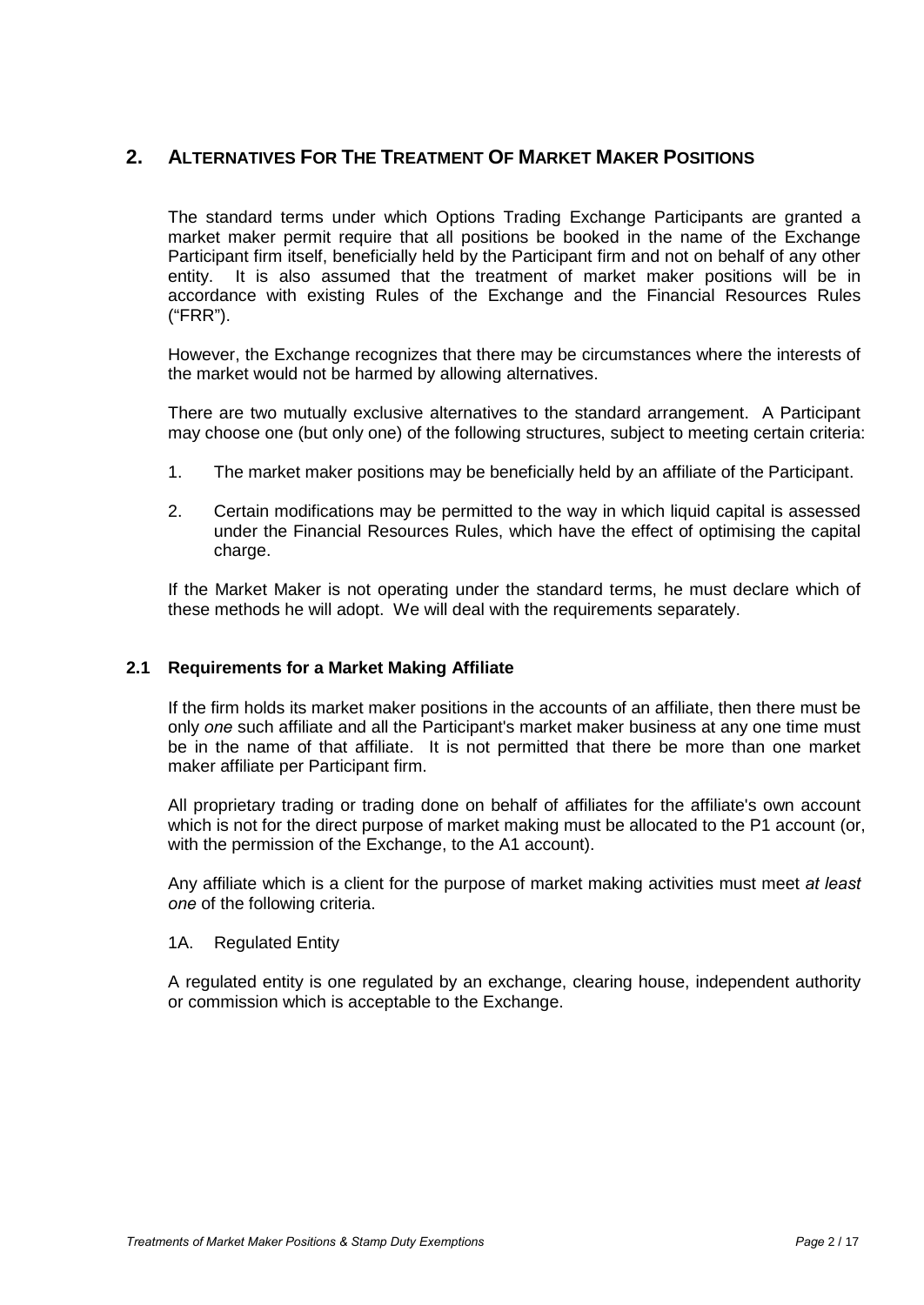The following provisions will apply to these arrangements, initially and on an ongoing basis:

- i. The Exchange must be able to verify with the appropriate regulatory body that the entity is not in breach of any of that body's rules or regulations;
- ii. Any breaches of those rules or relevant findings by the regulator must be reported to the Participant who will then report them to the Exchange;
- iii. Annual audited accounts and report submitted to the regulator (in English) for the affiliate will be given to the Exchange; and
- iv. The Exchange Participant will report immediately to the Exchange if the affiliate ceases to be subject to the oversight of the regulator.

Moreover, the Participant must ensure that the affiliate complies with all the obligations of a client as laid out in the Options Trading Rules, Operational Trading Procedures, Clearing Rules, Operational Clearing Procedures and the Rules of the Exchange with regard to premium payment, margin payment, commission etc.

or

#### 1B. Credit Rating

The affiliate must have and must maintain a current credit rating of A- or above (Standard & Poors) or A3 or above (Moody's).

or

## 1C. Paid-Up Capital and Shareholders' Funds

The paid-up capital of the entity must be at least equal to the equivalent of HK\$100,000,000 and its shareholders' funds must be at least the equivalent of HK\$200,000,000 at all times. Annual audited accounts must be presented together with re-confirmation by an external auditor, at least once between annual audits (viz. six months after the annual audit is completed), that the paid-up capital and the shareholders' funds exceed these levels. In addition, monthly financial statements are required to be submitted to demonstrate compliance with the Working Capital requirement specified under Rule 614F of the Option Trading Rules of the Stock Exchange. See Appendix I for details.

or

## 1D. Others

Other exemptions may be sought for special cases but it is not envisaged that exemptions will be granted other than in exceptional circumstances.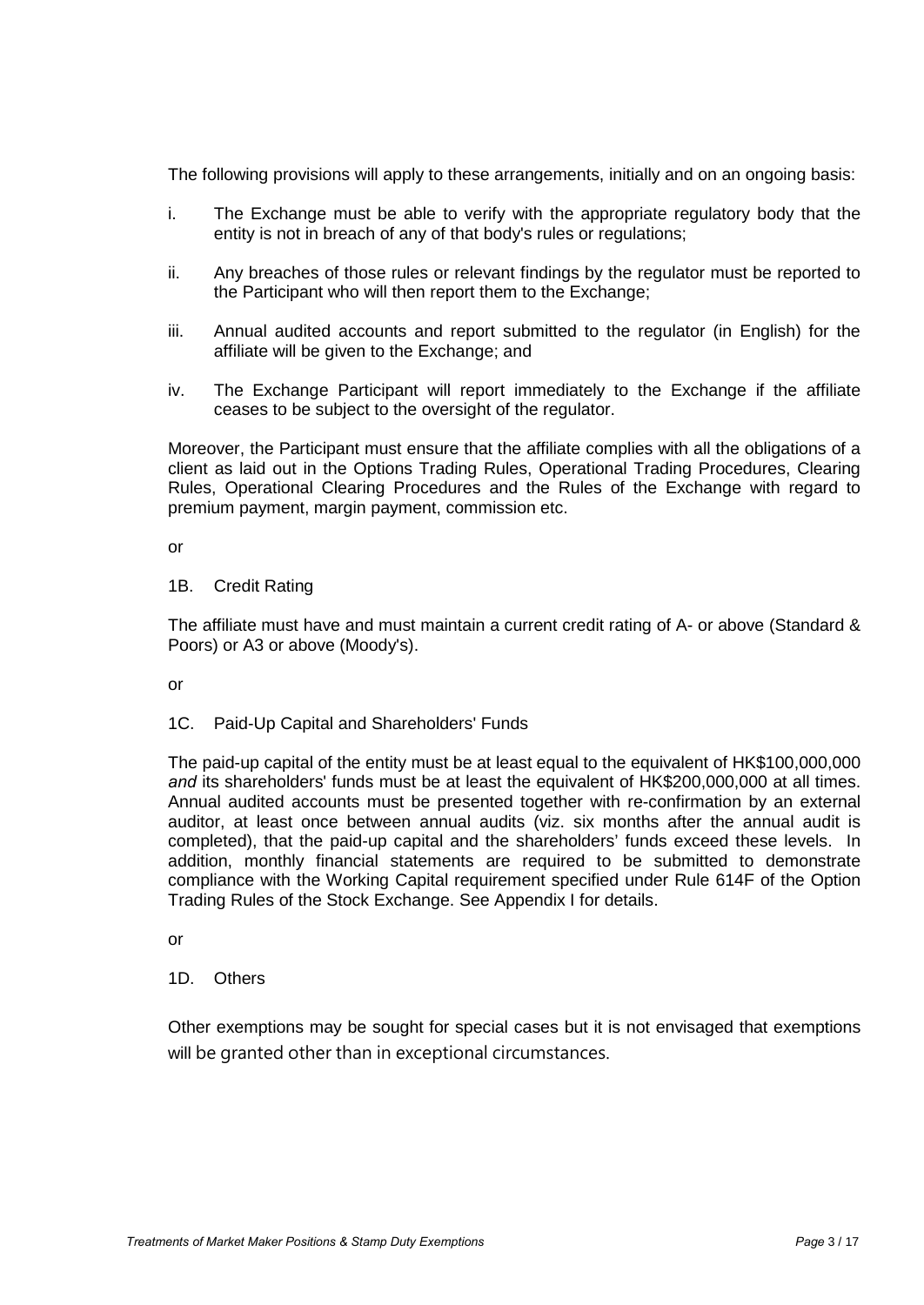## **2.2 FRR Modifications Permitted for Market Maker Portfolios**

Those firms which elect for market making in the Participant firm's own account (i.e. not in the name of an affiliate) and which wish to apply for a modification to the calculation of liquid capital should notify the Exchange that they wish to apply to the SFC for modifications under the FRR for their market maker positions.

#### **2.3 Internal Report**

The Participant should also prepare a brief report giving information on the risk management policy of the company and describing the systems, controls and internal procedures that it intends to adopt or has adopted in regard to options market making on the Exchange. The purpose of this report is to give the Exchange and, where applicable, the SFC an overview of the operations so as to understand better the context in which market making is carried out.

The report, to be submitted at the time of application, can be in a free format but at a minimum should provide an account of the risk management policy and the systems, internal controls and procedures which are established for executing the policy. There should also be an account of the organisation structure and details of the personnel who are responsible for risk management within the operation and, where applicable, within affiliated or associated companies who are involved in the execution of SEHK Traded Options business.

#### **2.4 Applications**

Participants who wish to apply for market making should write in the first instance to:

Trading Department Hong Kong Exchanges and Clearing Ltd 6/F, Two Exchange Square 8 Connaught Place, Central Hong Kong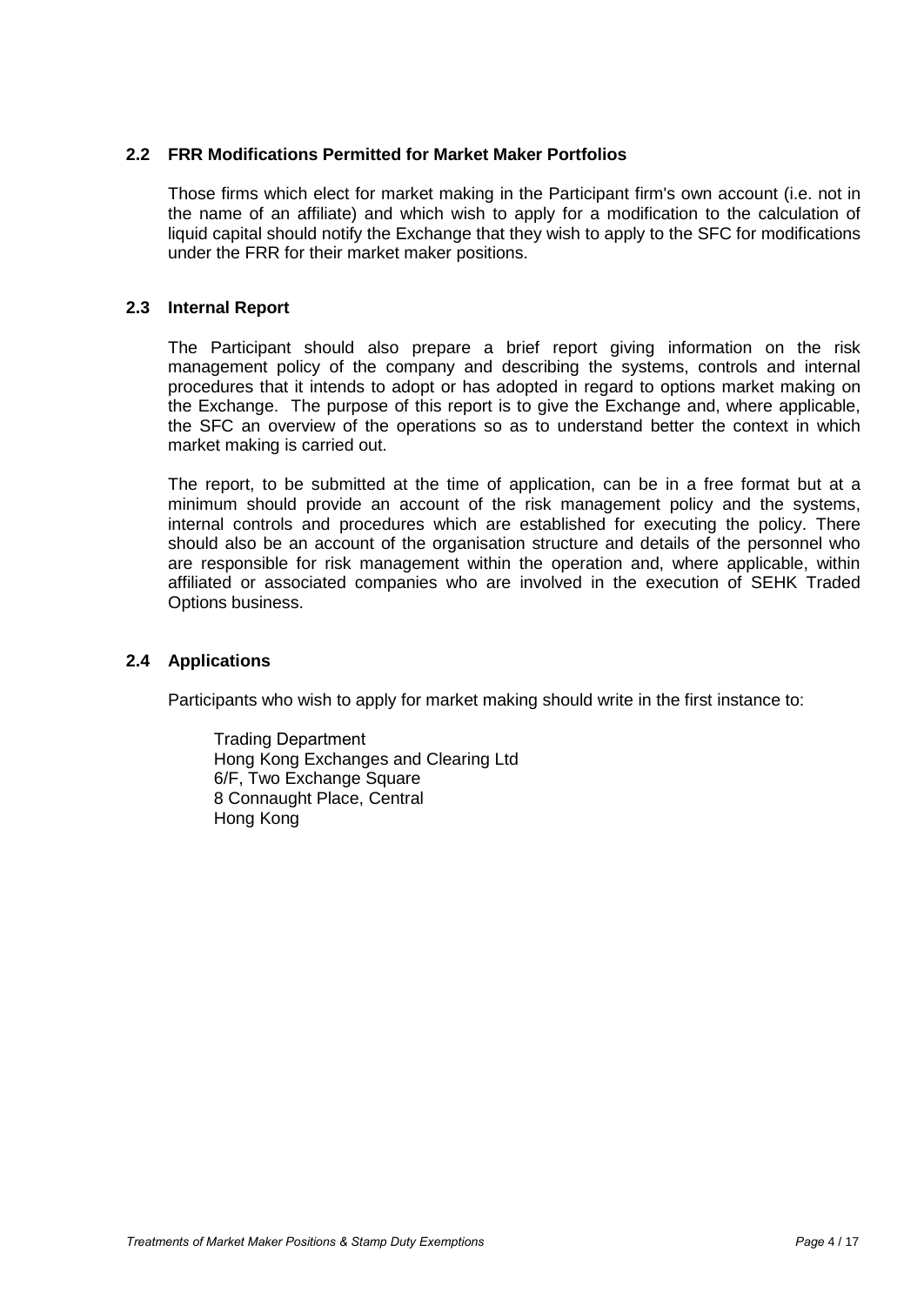# **3. OPERATION OF THE OPTIONS MARKET MAKER STAMP DUTY PROGRAMME**

#### **3.1 Overview**

Participants who are Options Market Makers are able to claim exemptions from the ad valorem rate of stamp duty on those share transactions in the underlying market which are pursuant to their options market making business. Stamp Duty on such transactions is at a flat rate of \$5 per transaction. These transactions are known as "jobbing business".

For a transaction to be recognised as jobbing business, it must be recorded in OTP-C and satisfy the eligibility criteria laid down by the Inland Revenue. The Participant must report such transactions to the Exchange in order to avoid paying stamp duty at the full rate.

A monitoring system is operated by the Exchange which automatically calculates the amount of stock transactions which are eligible in respect of a single day's trading and compares this to the actual claims made that day. If the claimed amount exceeds the limits set by the Exchange, the Participant and the Inland Revenue will be informed.

The Exchange will assist the Inland Revenue in determining the cause of the breach and whether or not a valid reason exists for the breach. A breach may be a criminal offence if the Inland Revenue feels that the act was deliberate tax evasion. It will also be considered a disciplinary offence under the Exchange Rules.

## **3.2 Reporting of Jobbing Business to the Exchange**

Any Participant wishing to claim jobbing business must do so by reporting the eligible transactions (which must have already been recorded in OTP-C) to the Exchange no later than 10.15 a.m. on T+1. The Participant is required to upload and submit a trade file of Form SD-4 (SD-4 Trade File) via the Electronic Communication Portal ("ECP") for jobbing business reporting. The name of the SD-4 Trade File submitted via the ECP shall follow the convention of SD4\_xxxxx\_yyyymmdd.txt where xxxxx is the 4-digit Exchange Participant Firm ID with a leading zero and yyyymmdd is the trade date of Form SD-4.

## **3.3 The Monitoring System**

The DCASS system extracts the relevant option positions of each separate options market maker and determines the maximum extent of what may be claimed as jobbing business each day. This information in respect of each options market maker's portfolio is calculated nightly and made available in raw data form through DCASS.

Separately, the actual claims made in respect of each day's trading are compared to the eligible amount and if there is an apparent breach, this will be reported to the Participant and the Inland Revenue as soon as possible (in practice, no later than T+2).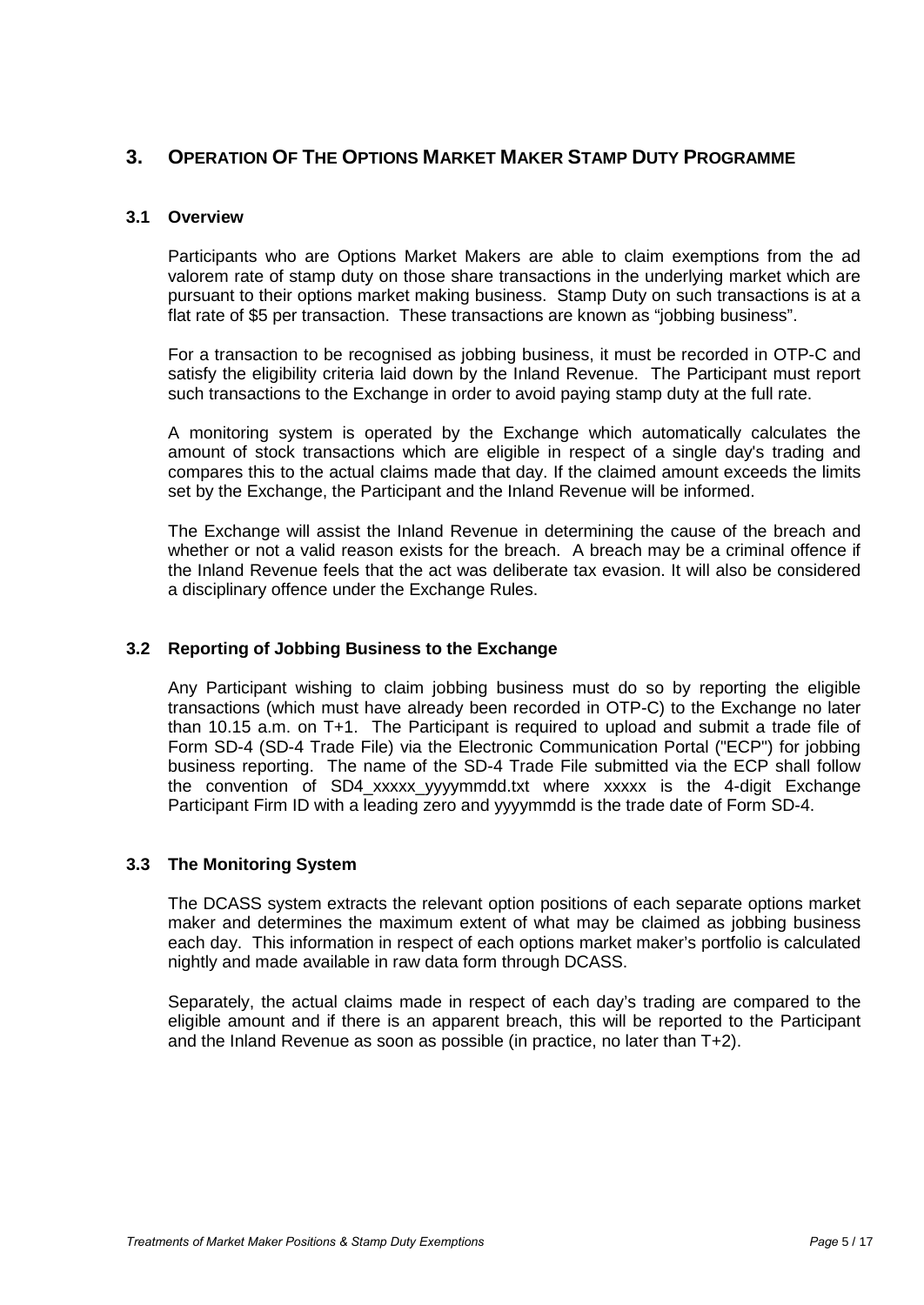## **3.4 Preparation of Contract Notes and Payment of Tax**

Stamp Duty for jobbing business will *not* be paid via the Exchange. It must be paid directly to the Inland Revenue in accordance with their procedures. See Appendix II, *Arrangements for Stamping of Jobbing Business for Options Market Makers.*

The payment of outstanding stamp duty underpaid due to negligence or deliberate evasion will be the responsibility of the Participant and the Participant will deal directly with the Inland Revenue.

## **3.5 The Eligibility Criteria**

Jobbing business must satisfy the eligibility criteria. Please see Appendix III, *Transactions Permitted to be Treated as Options Market Maker Jobbing Business: Eligibility Criteria & Directives.*

#### **3.6 Position Reporting**

Market makers are also required to maintain a daily record of their closing balances in regard to the stock positions which are claimed as hedges. This could consist partially of positions which were created via transactions on which stamp duty was in fact paid. This record should be available for inspection on demand by the Exchange or the IRD so that a reconciliation can be carried out, if necessary.

Participants do not need to report the stock position daily but they will need to ensure that they maintain accurate records.

The Inland Revenue requires quarterly reports to be made. Details are in their paper, *Arrangements for Stamping of Jobbing Business for Options Market Makers* (see Appendix II)*.*

#### **3.7 Changes to the Rules**

The *Rules of the Exchange*, incorporating the *Options Trading Rules* require that Participants only claim as jobbing business transactions which are legitimately pursuant to their options market making business. The rules also stipulate that market makers must keep a record of their daily closing stock position in regard to their options portfolio together with details of any movements intra-day.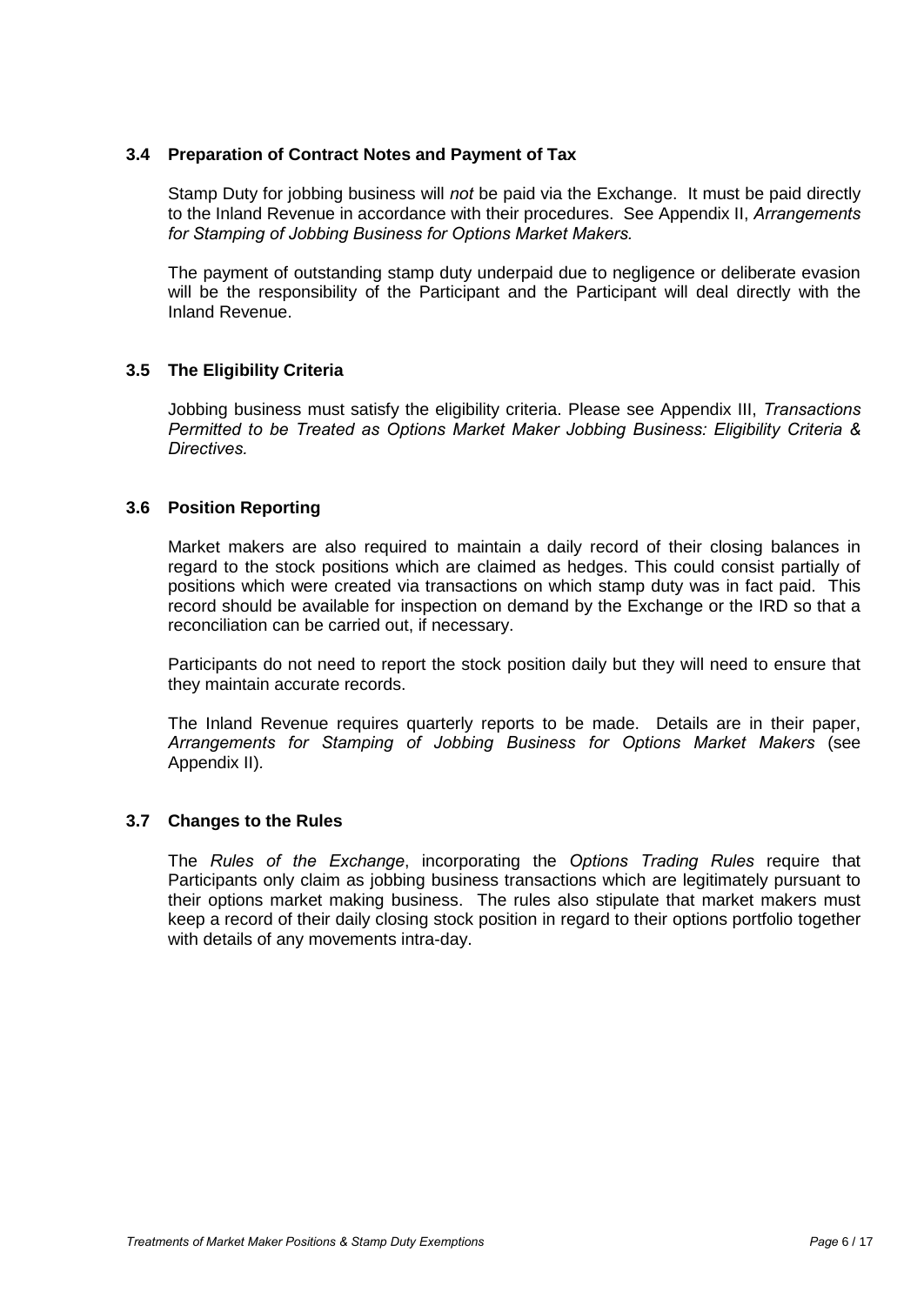## **Appendix I**

## **1. Requirements for Market Makers applying to hold positions in an affiliate**

#### Certification of Paid-Up Capital and Shareholders' Funds of an Affiliate

For an affiliate holding market maker positions under the criteria that its paid-up capital and shareholders' funds must be not less than the equivalent of HK\$100 million and HK\$200 million respectively at all times, it must submit to the Exchange the following documents :-

- (1) its annual audited accounts not later than four months following the year end date; and
- (2) its half-yearly management accounts which must at least contain the balance sheet, profit and loss accounts and the full notes to the accounts. The management accounts should be certified by the external auditors in accordance with section 2 below and should be submitted within 2 months following the period end date.

#### **2. Terms of reference for the External Review of Management Accounts and Certification of Paid-up Capital and Shareholders' Funds**

This report should be based on the management accounts of the company as at 6 months after the year end date. The report shall be presented to the Exchange within two months of the reporting date.

- (1) To certify that the management accounts as at the reporting date are correctly compiled from the books and records.
- (2) To review the bank reconciliations for all bank balances as at the reporting date to ensure that large and unusual reconciling items can be satisfactorily explained.
- (3) To review the subsequent settlement of receivables (including clients, brokers, group companies and others) to ensure the fairness of the provision for bad and doubtful debts, if any.
- (4) To verify the existence, ownership and valuation of securities and other assets held by the company at the reporting date.
- (5) To ensure that the management accounts disclose the following information related to any unrecorded liabilities and contingent liabilities which may not have been reflected in the management accounts as at the reporting date.
	- (a) the nature of the unrecorded liabilities or contingent liabilities; and
	- (b) an estimate of the financial effect.
- (6) To ensure that the management accounts disclose any change of accounting policies and deviation from generally accepted accounting principles which are judged material or critical in determining profit or loss for the period and in stating the financial position and changes therein.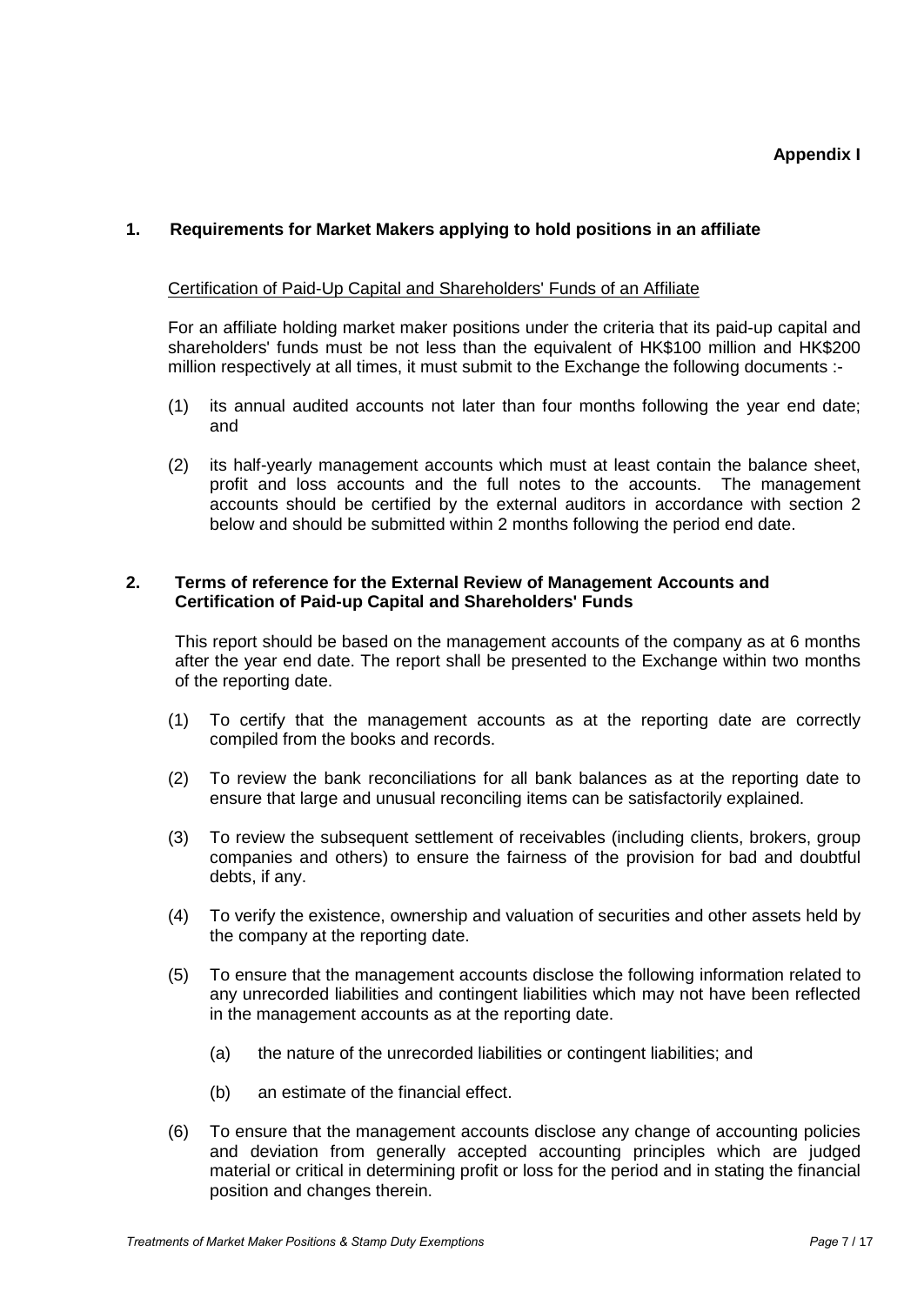- (7) To confirm that all material adjusting post balance sheet events have been included in the management accounts.
- (8) To ensure that the management accounts disclose the following information related to any material non-adjusting post balance sheet event :-
	- (a) the nature of the event; and
	- (b) an estimate of the financial effect.
- (9) To ensure that the management accounts disclose any off balance sheet exposure.
- (10) To obtain all the information and explanations which to the best of the auditor's knowledge and belief were necessary for the purpose of the review.

#### **3. Risk monitoring requirements on a Market Maker Affiliate**

A Market Maker Affiliate shall:

- (1) At the end of each calendar month, submit to the Exchange, through the Market Maker, (i) a monthly financial statement, setting out the Market Maker Affiliate's Working Capital (as specified under Rule 614F of the Options Trading Rules of the Stock Exchange); and (ii) the duly completed Working Capital Report [\(http://www.hkex.com.hk/-/media/HKEX-Market/Services/Trading/Derivatives/Market-Maker-](http://www.hkex.com.hk/-/media/HKEX-Market/Services/Trading/Derivatives/Market-Maker-Programmes/Market-Maker-Obligations-and-Incentives/Working_Capital_Report.xlsm)[Programmes/Market-Maker-Obligations-and-Incentives/Working\\_Capital\\_Report.xlsm\)](http://www.hkex.com.hk/-/media/HKEX-Market/Services/Trading/Derivatives/Market-Maker-Programmes/Market-Maker-Obligations-and-Incentives/Working_Capital_Report.xlsm), within three weeks after the end of the relevant calendar month through the Electronic Communication Platform of HKEX at [https://www.ecp.hkex.com.hk/;](https://www.ecp.hkex.com.hk/) and
- (2) maintain a certain level of Working Capital on a daily basis, which shall be at least equal to
	- (a) One-half of the Net Risk Margin ("NRM"); or
	- (b) One-seventh of the Total Margin Requirement ("TMR"), whichever is higher, where

NRM = the sum of the Risk Margin (determined on a net basis and after offsetting any Mark-to-Market margin credit, where applicable) for the market maker account and the house account of the Options Exchange Participant.

TMR = the sum of the Total Margin Requirement for the market maker account and the house account of the Options Exchange Participant.

"Risk Margin" and "Total Margin Requirement" have the same meaning as set out in the Operational Clearing Procedures for Options Trading Exchange Participants of SEOCH.

On breaching the Working Capital requirement, the Market Maker shall report such breach to the Exchange as soon as practicable and in any event no later than 4pm on the next Business Day. The Market Maker Affiliate shall forthwith reduce its positions or increase its Working Capital within 10 Business Days.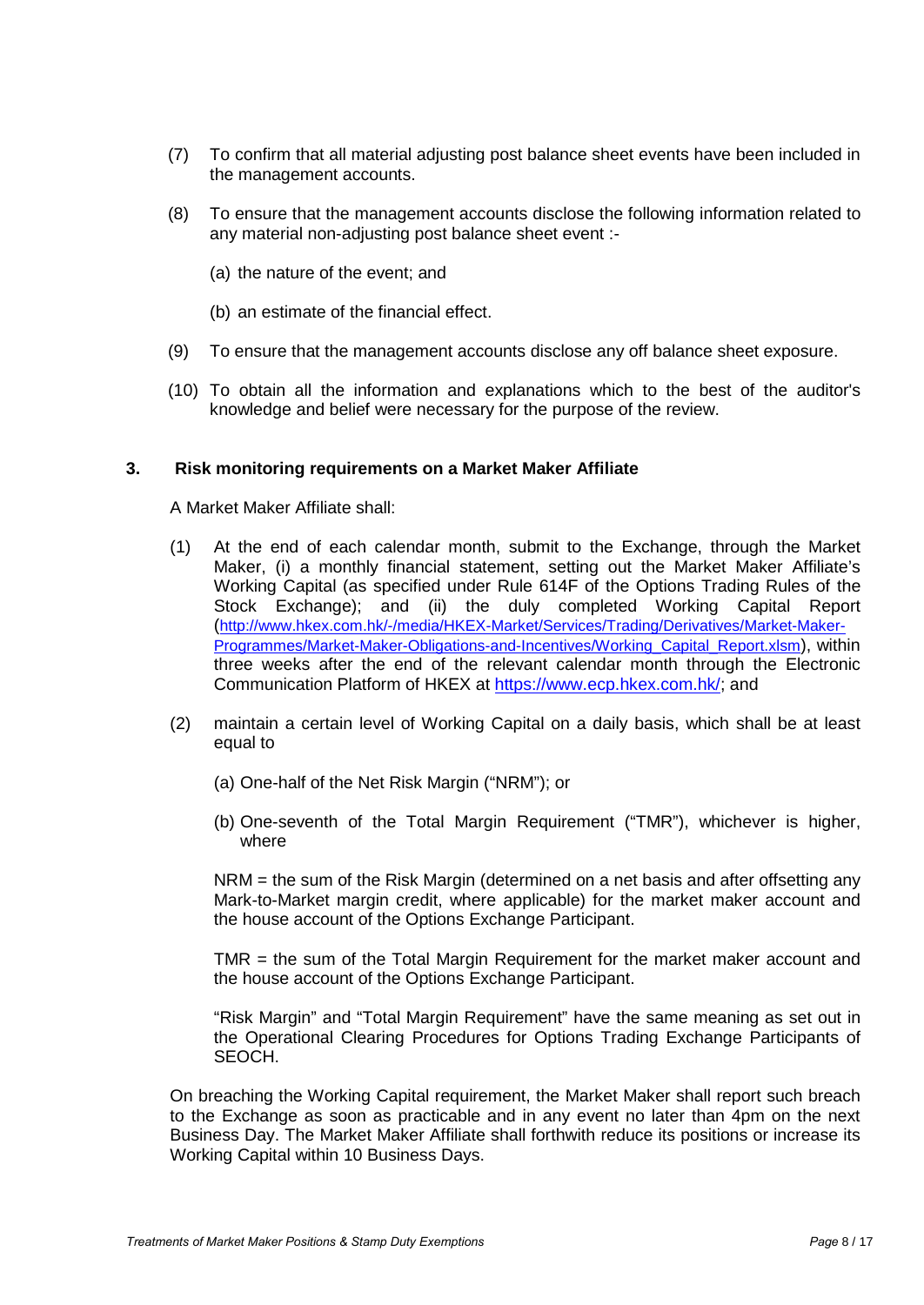## **Appendix II**

#### **Arrangements for Stamping of Jobbing Business of Options Market Makers**

*Effective from 1 June 1996, Contract Notes in respect of sales or purchases of Hong Kong Stock which constitute Jobbing Business are chargeable to stamp duty under Head 2(2) of the First Schedule to the Stamp Duty Ordinance at a flat rate of \$5. The following paragraphs set out the arrangements in relation to the execution and stamping of the contract notes for Jobbing Business.*

#### **1. Contract Notes in respect of Jobbing Business**

Any broker who effects any sale or purchase of Hong Kong Stock which constitutes jobbing business as prescribed by the Stamp Duty (Jobbing Business)(Options Market Makers) Regulation shall forthwith make and execute a contract note for each and every matched transaction of such nature in the usual manner as required by section 19(1) of the Stamp Duty Ordinance. The contract note shall include all normal particulars of a contract note as specified in section 19(2) which are listed as follows:

- (a) whether the person effecting the sale or purchase of the Hong Kong stock is acting as principal or agent and, if as agent, the name of his principal;
- (b) the date of the transaction and of the making of the contract note;
- (c) the quantity and description of such Hong Kong stock;
- (d) the price per unit of such Hong Kong stock and the amount of the consideration; and
- (e) the date of settlement.

In addition, the contract note relating to jobbing business should bear a self-explanatory note for identification purpose as follows which can be imprinted by any reprographic method –

> **This transaction is a jobbing business within the meaning of the Stamp Duty (Jobbing Business**) (Options **Regulation.**

Furthermore, the contract notes for transactions arising from exercise of traded options should be specified as such on the contract note by including the following sentence below the above text box: **"This is a transaction arising from the exercise of a traded option."**

In the case where a contract note is made for or is related to more than one matched transaction of jobbing business, the number of matched transactions should be shown clearly on the contract note and the contract note will be charged with stamp duty on each of the matched transactions included therein.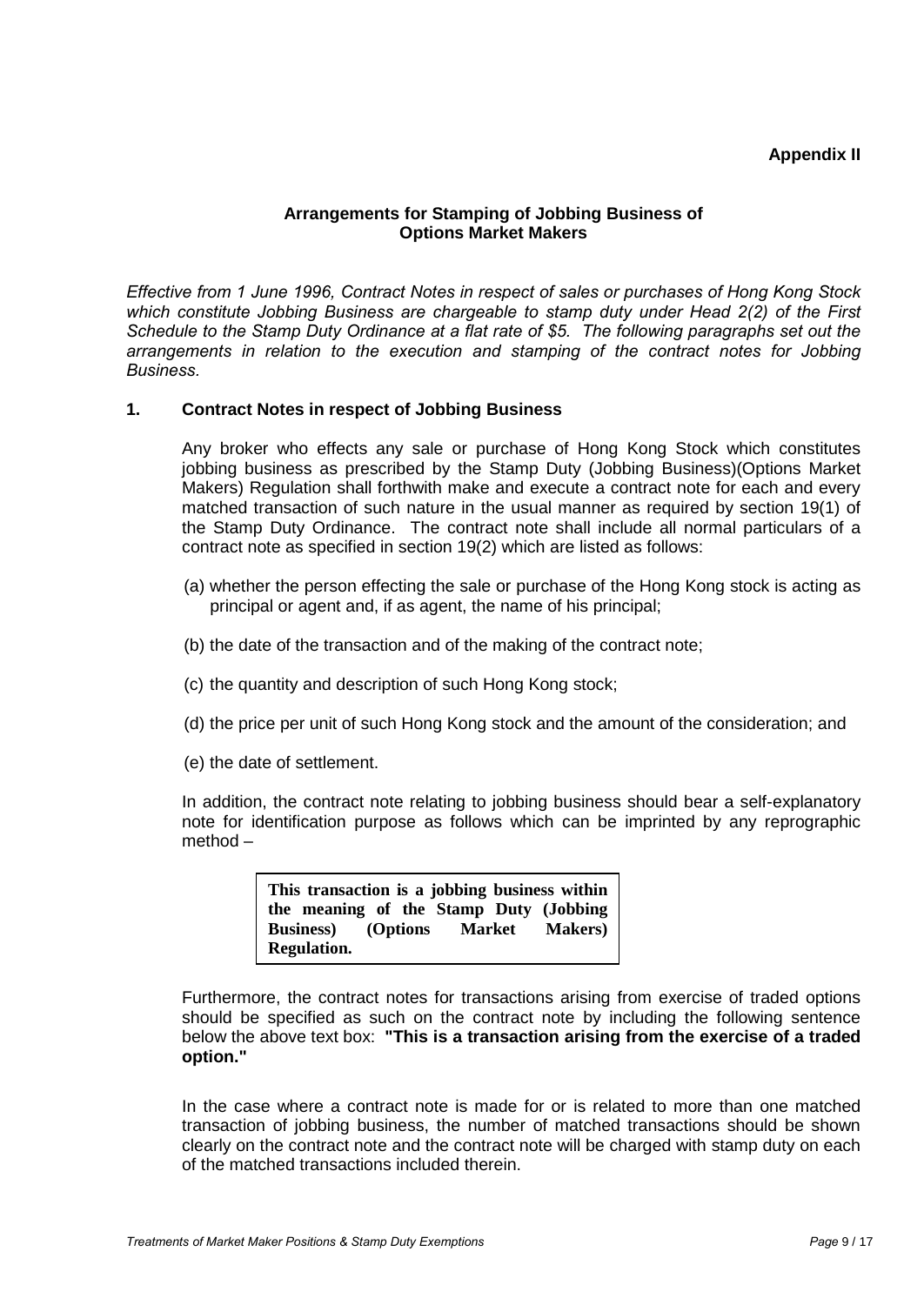## **2. Stamping of Jobbing Business Contract Notes**

The Jobbing Business contract Notes are required to be presented to the Stamp Office at 3/F, Revenue Tower, 5 Gloucester Road, Hong Kong for stamping not later than 2 days after the sale or purchase is effected.

The Options Market Makers are requested to forward their contract notes for jobbing business to Counter Number 15 of the Stamp Office for stamping on a daily basis (or if jobbing business contract notes of more than one trade day are submitted together, the contract notes for different trade days should be separately bundled) before 4:00 p.m. on normal working days. The contract notes should be submitted under cover of the following:

- 1. a completed **"Requisition For Revenue Stamps"** [Form No. IRSD20, blank form is available for the Stamp Office] as per Annex A attached;
- 2. a summary statement showing the aggregate information on the contract notes submitted for stamping as per Annex B; and
- 3. a cheque drawn in favour of "The Government of the Hong Kong Special Administrative Region" or "The Government of the HKSAR" for the total amount of contract note duties (and for the penalties for late stamping where applicable) for the pile of jobbing business contract notes attached.

The stub of the Requisition for Revenue Stamps imprinted with the payment particulars will be returned to the staff of the Options Market Maker who submitted the contract notes for stamping after the cheque has been collected by the shroff. The contract notes for jobbing business will be stamped and returned to the staff of the Options Market Marker on the following working day, upon presentation of the stub of the corresponding Requisition form IRSD20.

## **3. Quarterly Report to be furnished by the Options Market Makers**

In order to substantiate their claims for the lower rate of stamp duty on jobbing business, the Options Market Makers are required to furnish to the Stamp Office within 14 days after the end of each quarter ended 31 March, 30 June, 30 September and 31 December a report showing the following information:

- (a) The long and short position of each series of traded options as at the last date of the quarter covered by the report;
- (b) The description of each component of the portfolio which is hedging traded options whether the component be a security, futures contract or any other type of instrument; and
- (c) The balance, whether long or short, of each component of the portfolio which is hedging traded options at the close of business of the last trade day of the quarter.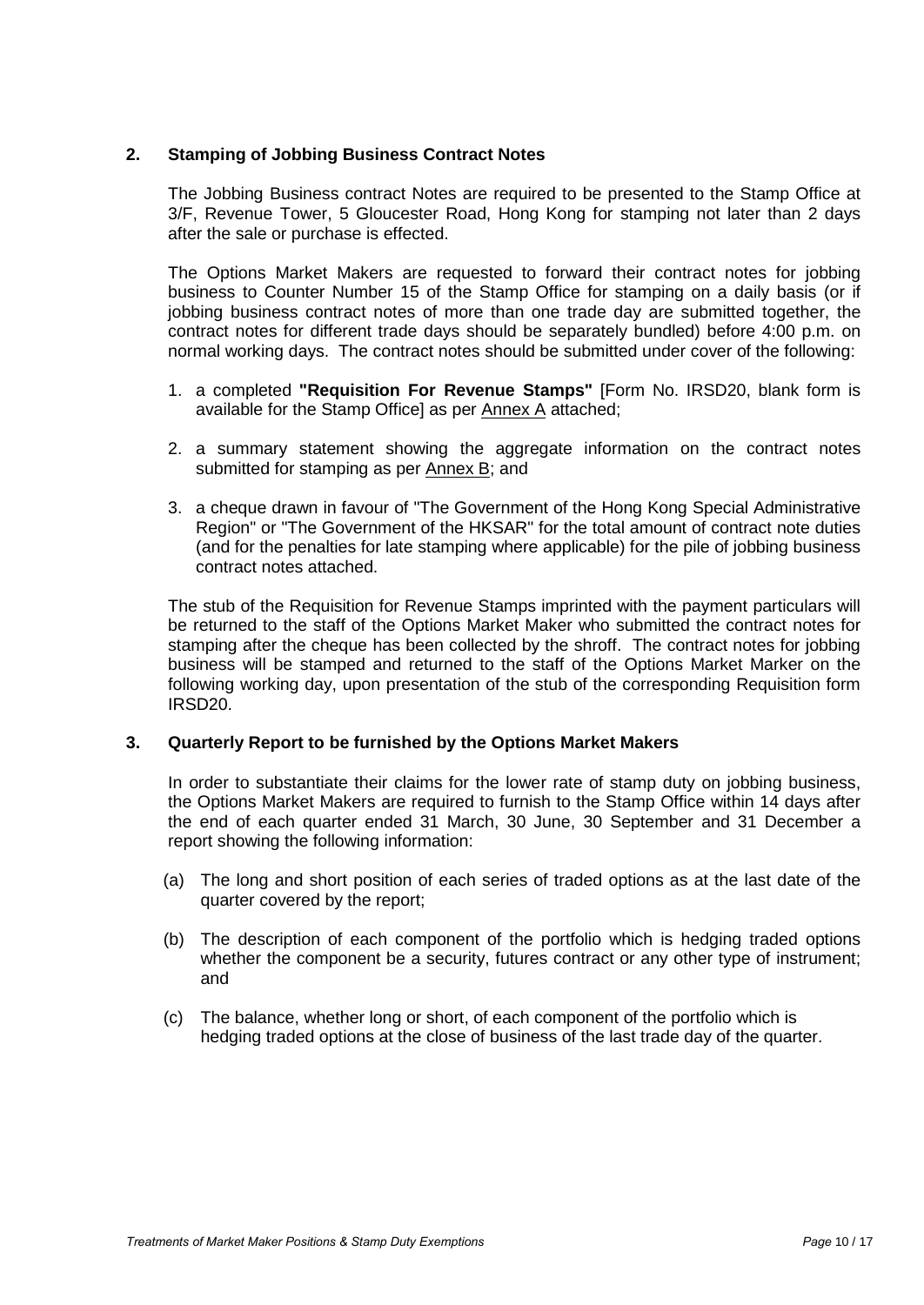Annex A



Duty Assessed by

# 税務局 印花税署 購買印花或加蓋税印申請表 INLAND REVENUE DEPARTMENT—STAMP OFFICE<br>  $\#$  & (Name of Options Market Makers and  $\#$  and  $\#$  and  $\#$  and  $\#$  and  $\#$  and  $\#$  and  $\#$  and  $\#$  and  $\#$  and  $\#$  and  $\#$  and  $\#$  and  $\#$  and  $\#$  and  $\#$  and  $\#$

| Description                                                                                                                                             | 蝮<br>目<br>No. | 税額<br>Rate | 緫<br>額<br>Total |  |
|---------------------------------------------------------------------------------------------------------------------------------------------------------|---------------|------------|-----------------|--|
| XXX Contract Notes for Jobbing<br>Business by Options Market Makers<br>executed on<br>Duty Payable:<br>Jobbing transactions chargeable<br>to stamp duty | nnnn          |            | \$XXXXXX        |  |
|                                                                                                                                                         |               |            |                 |  |

I.R.-S.D. 表格第 20 號 (12/1999)<br>I.R.-S.D. 20 (12/1999)

機印所示金額收訖 RECEIVED the sum here stated in printed figures.

(機注 : 如以文票付款、須在支票首次提交手付款提行提得見度後, 此代表有数: + )<br>(N.B. In the case of payment made by cheque, this receipt is valid only when the cheque is honoured on the first presentation to the drawee bank.)

(Name of Options Market Makers & Broker Number) 姓 名: Name

Name XXX Contract Notes for Jobbing Business<br>  $x$  #  $\#$   $\#$ : "for mmn transactions dated "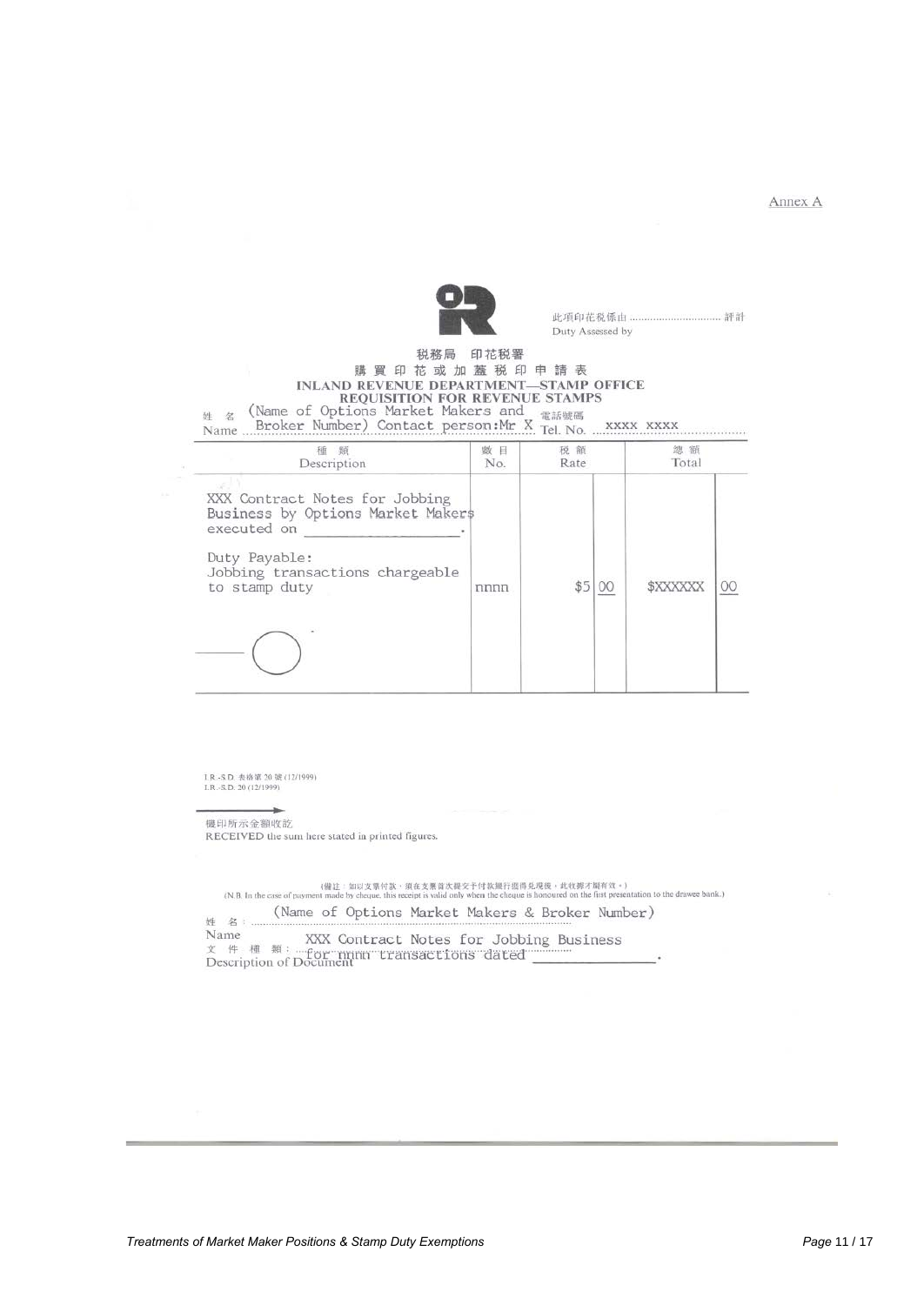## Annex B

## **Summary Statement of Jobbing Transactions Submitted for Stamping**

Broker Firm Name: \_\_\_\_\_\_\_\_\_\_\_\_\_\_\_\_\_\_\_\_\_\_\_\_\_\_\_\_\_\_\_\_\_\_\_\_\_\_\_\_\_\_\_\_\_\_\_\_\_\_\_\_\_\_\_\_\_\_\_\_

Broker Firm ID:\_\_\_\_\_\_\_\_\_\_\_\_\_\_\_\_\_\_\_\_\_\_ Broker No.:\_\_\_\_\_\_\_\_\_\_\_\_\_\_\_\_\_\_\_

Transaction date:\_\_\_\_\_\_\_\_\_\_\_\_\_\_\_\_\_\_\_\_\_\_

|                                                           | Hedging             | Exercise | Total |
|-----------------------------------------------------------|---------------------|----------|-------|
|                                                           | <b>Transactions</b> | Options  |       |
| Number of contract notes enclosed                         |                     |          |       |
| Number<br>matched<br>transactions<br>of<br>involved       |                     |          |       |
| Aggregate Value/consideration of<br>the transactions (\$) |                     |          |       |

Company Chop:\_\_\_\_\_\_\_\_\_\_\_\_\_\_\_\_\_\_\_\_\_\_\_\_\_\_\_

Signature:\_\_\_\_\_\_\_\_\_\_\_\_\_\_\_\_\_\_\_\_\_\_\_\_\_\_\_\_\_\_\_\_

Date: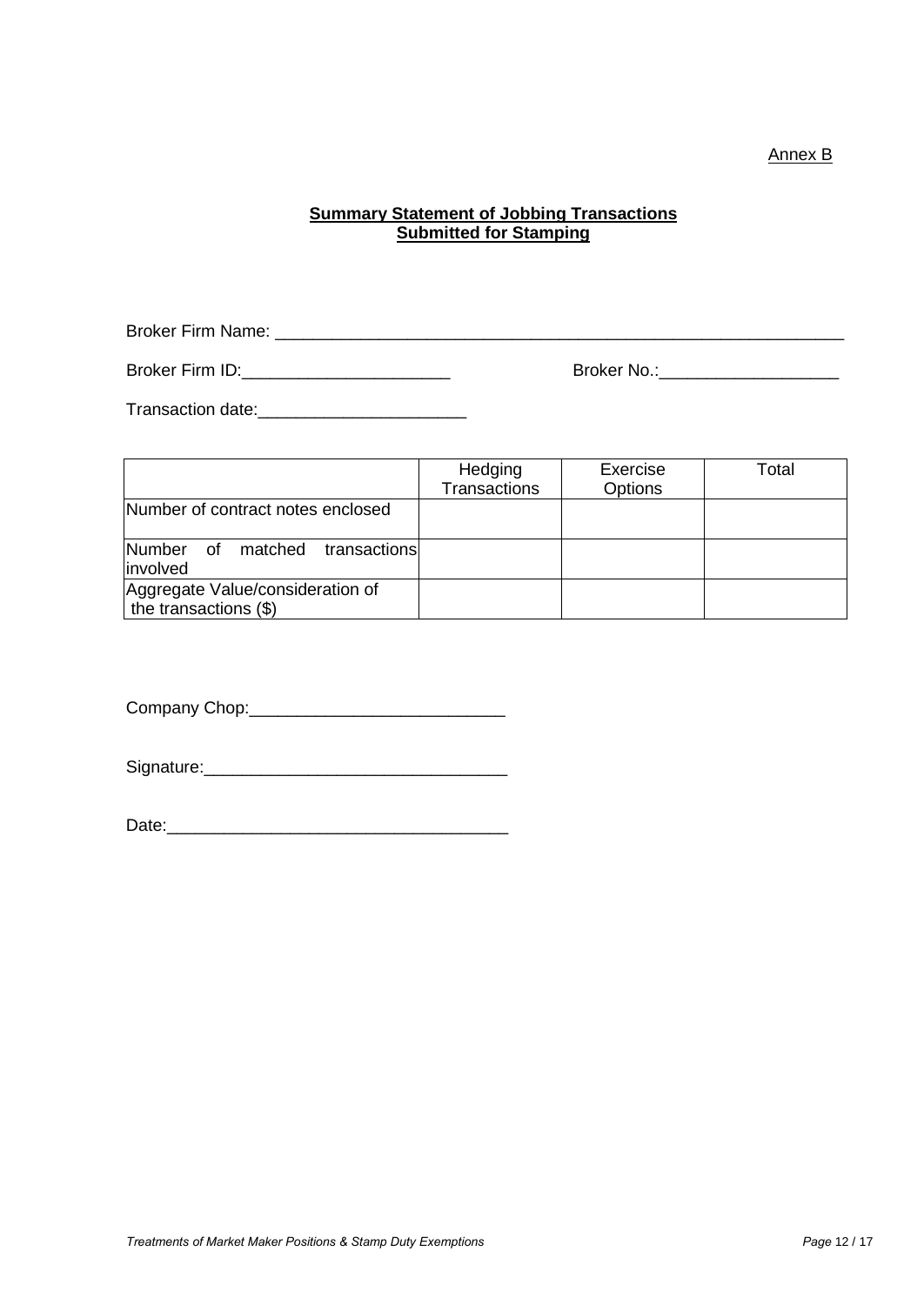## **TRANSACTIONS PERMITTED TO BE TREATED AS OPTIONS MARKET MAKER JOBBING BUSINESS: ELIGIBILITY CRITERIA & DIRECTIVES**

*For a stock transaction to be subject to the stamp duty rate applicable to jobbing business under the Stamp Duty Ordinance, it is necessary that it satisfies the "eligibility criteria". This paper describes what will constitute the eligibility criteria. Any bona fide options market maker hedging or exercise transaction performed by a Participant of the Stock Exchange of Hong Kong ("The Exchange") which satisfies the eligibility criteria will be liable to stamp duty at the special rate applicable to jobbing business.*

## **1. Who is eligible?**

The right to claim transactions as being jobbing business will exist for all options market makers who perform such options market making functions on the Exchange in accordance with the Law, regardless of the particular internal structure or ultimate beneficial ownership of the positions resulting therefrom, provided that such market making activities are executed according to the Rules of the Exchange and the directives issued by the Exchange from time to time with regard to market maker functions.

## **2. The Basic Method**

The Exchange will determine the synthetic underlying stock equivalent of each night's position by using the daily settlement prices in DCASS to determine the delta of each options series. This will determine boundaries within which a jobbing options market maker ("jobber") can be said to require a hedge. The daily change in the hedged position occurring through OTP-C "jobbing business" should remain within these boundaries.

For example, suppose the permitted boundaries for two consecutive days are as follows:

- Day One: upper bound  $= +1,360$  shares (i.e. long 1,360 shares) lower bound = -250 shares (i.e. short 250 shares)
- Day Two: upper bound  $= +1,360$  shares (i.e. long 1,360 shares) lower bound = -380 shares (i.e. short 380 shares)

then the biggest net movement reported as jobbing business allowed on day two will be a net purchase of 1,610 shares (i.e. the jobber can go from being short 250 shares on day one to being long 1,360 shares on day two) or a net sale of 1,740 (i.e. the jobber can go from being long 1,360 shares to being short 380 shares). A detailed example illustrating this appears at the end of this paper.

## **3. Determination of the Upper and Lower Bounds**

The determination of the upper and lower bounds works as follows:

The delta of each options series in which the jobber carries a position will be solely determined by the Exchange based on its daily closing settlement prices. (Delta is the "hedge ratio" i.e. the theoretical amount of stock that needs to be bought or sold to hedge a given position in an options series). The net delta of the entire portfolio will yield a single theoretical stock position that the jobber "should" be carrying i.e. the method will show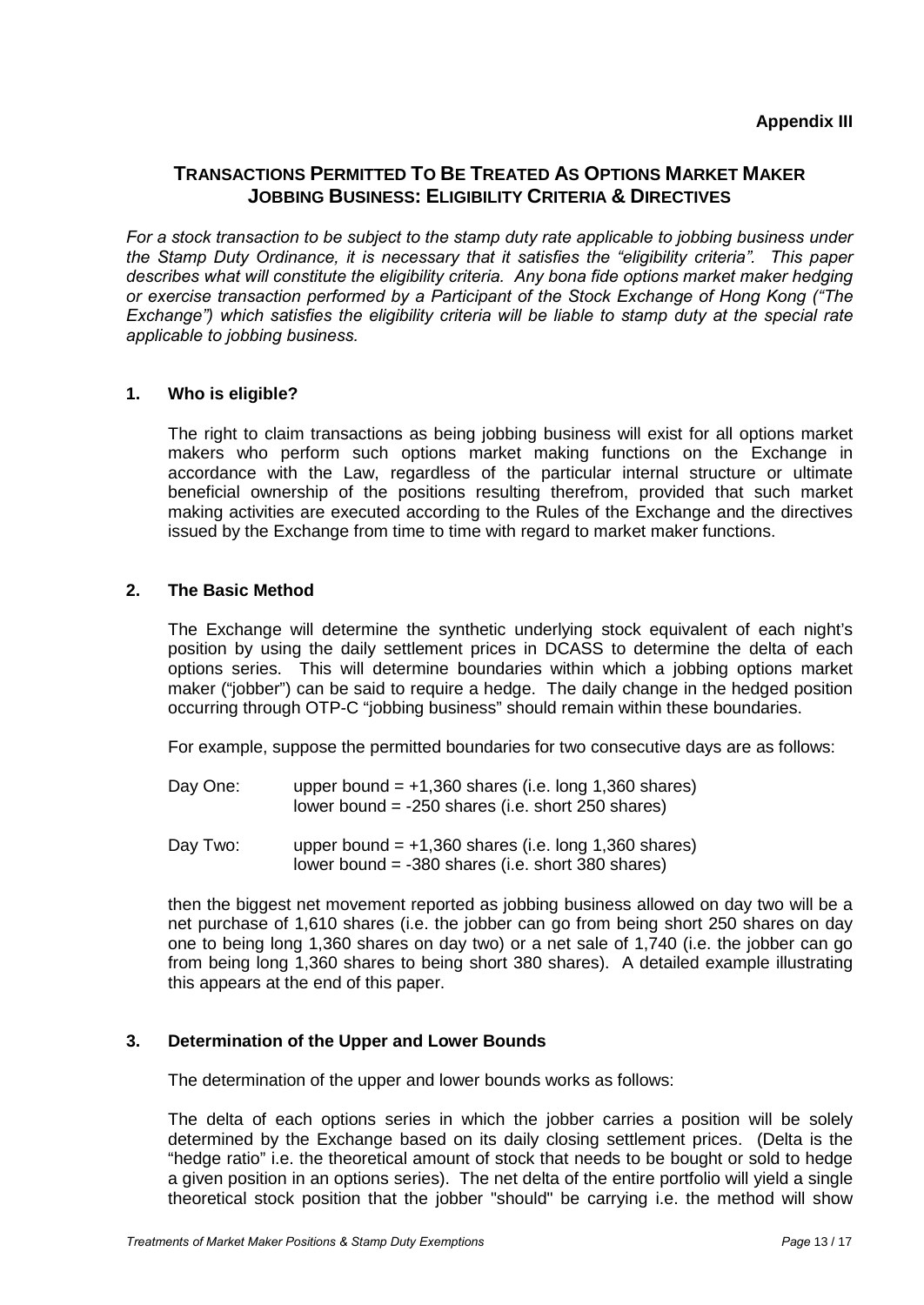whether the jobber, in order to hedge the portfolio, should be net long stock, short stock or carrying zero stock, if the Exchange's delta calculation were optimal.

Because the delta is only theoretical and there may be many possible views about what the correct hedge ratio should be, it is necessary to have some latitude in how far from this Exchange-determined theoretical position the jobber should be allowed to deviate.

The jobber will therefore be allowed to deviate from this theoretical position in accordance with the configuration of its option positions. Its portfolio will be separated into two groups consisting of its "synthetic longs" (i.e. short puts and long calls) and "synthetic shorts" (i.e. short calls and long puts).

It would be expected that synthetic longs are hedged with short stock positions and synthetic shorts are hedged with long stock positions. Therefore an additional allowance of 40% of the synthetic longs can be added to the short side of the permitted boundaries and 40% of the synthetic shorts to the long side. For the purpose of this calculation, one options contract is equal to the equivalent amount of underlying "synthetic" stock (e.g. one board lot of shares or whatever quantity is applicable to one options contract).

#### *3.1 Minimum upper & lower bounds*

The market maker always, under any circumstances, is allowed under the boundary conditions to be either outright long or outright short a minimum of 250 lots.

#### *3.2 Carrying forward of entitlements*

A period of 2 days is allowed for the closure of a particular stock position. Therefore, the upper and lower bounds will be calculated to be the absolute maximum of the greatest upper and lower bounds calculated by the above algorithm for today and for the two days previous.

## **4. Exercise Transactions**

For the avoidance of doubt, stock transactions arising out of exercise or assignment of options positions are classified as jobbing business for options market makers in that options class, and are considered to be transactions that have satisfied the eligibility criteria notwithstanding other provisions in this paper.

## **5. Underlying Assets which are Valid for Jobbing Business**

Normally, only the stocks which are the subject of the options will be valid for jobbing business. However, there are two exceptions (others may be identified in due course):

- i. Swire "B", as a hedge for Swire "A" in the ratio 6:1 (B:A)
- ii. HSBC GBP stock, when it is tradable in OTP-C, may be the subject of a jobbing business hedging options on HSBC Holdings

Warrants are not permitted to be the subject of a jobbing business.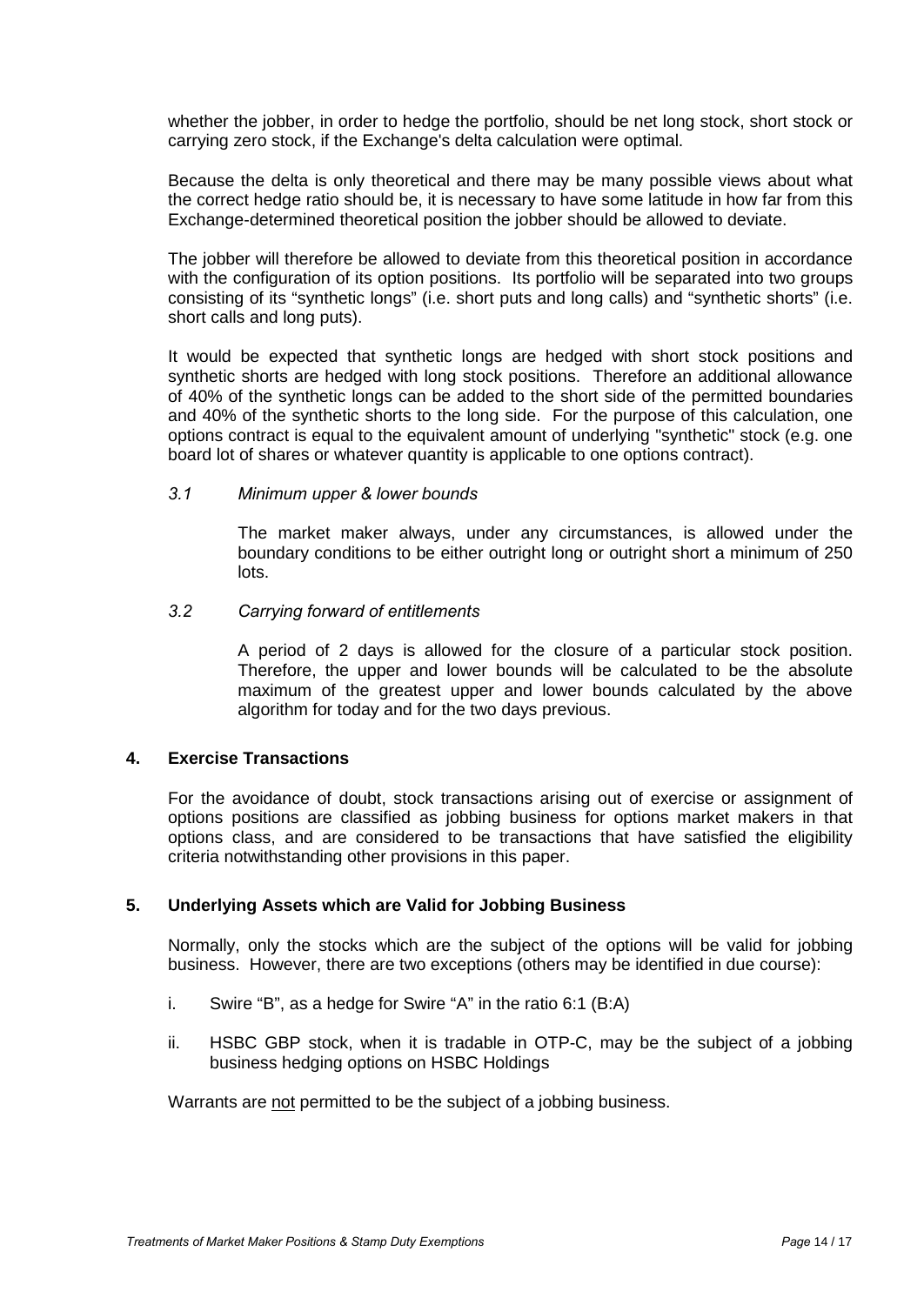#### **6. General Provision**

At any time, a jobber may be called upon to justify that a particular transaction that has been claimed as jobbing business was a bona fide hedge and/or was directly pursuant to its options market making activity even if it appears to comply with the test described in paragraphs 1 to 3. For example, a client transaction or house transaction not properly belonging to options market making activity must not be reported as jobbing business. Another example would be the execution of large gross transactions that, on a netted basis do comply with the test described in paragraphs 1 to 3, but which do not in fact bear any relation to the jobber's options hedging requirement.

Any transaction which is found to be not a bona fide hedge and/or not directly pursuant to the market making activities of an options market maker will be deemed to have failed in satisfying the eligibility criteria.

## **7. Worked Example**

Here is an example of how the eligibility criteria are determined.

('+' means long; '-' means short)

## **Day One**

| Portfolio Delta Hedge<br>Requirement | 1,000 |                     |      |          |                   |
|--------------------------------------|-------|---------------------|------|----------|-------------------|
| <b>Synthetic Shorts</b>              | 900   | $\omega$ 40% = +360 |      | $+1.000$ | - 1.360           |
|                                      |       |                     |      |          | $=$ (upper bound) |
| <b>Synthetic Longs</b>               | 2,000 | $@40\% =$           | -800 | $+1.000$ | 200               |
|                                      |       |                     |      |          | $=$ (lower bound) |

But the outright minimum lower bound is -250, therefore the lower bound becomes -250.

Day One: Upper Bound = 1,360 Lower Bound  $= -250$ 

## **Day Two**

| Portfolio Delta Hedge<br>Requirement | 500   |                     |      |                |               |
|--------------------------------------|-------|---------------------|------|----------------|---------------|
| <b>Synthetic Shorts</b>              | 2,000 | $\omega$ 40% = +800 |      | $+500 = 1.300$ | (upper bound) |
| Synthetic Longs                      | 2,200 | $@$ 40% =           | -880 | $+500 = -380$  | (lower bound) |

Both upper and lower bounds are greater than 250, therefore no adjustment is required. However, yesterday's upper bound exceeds today's and so it (1,360) replaces today's calculated upper bound.

Day Two: Upper Bound = 1,360 Lower Bound  $= -380$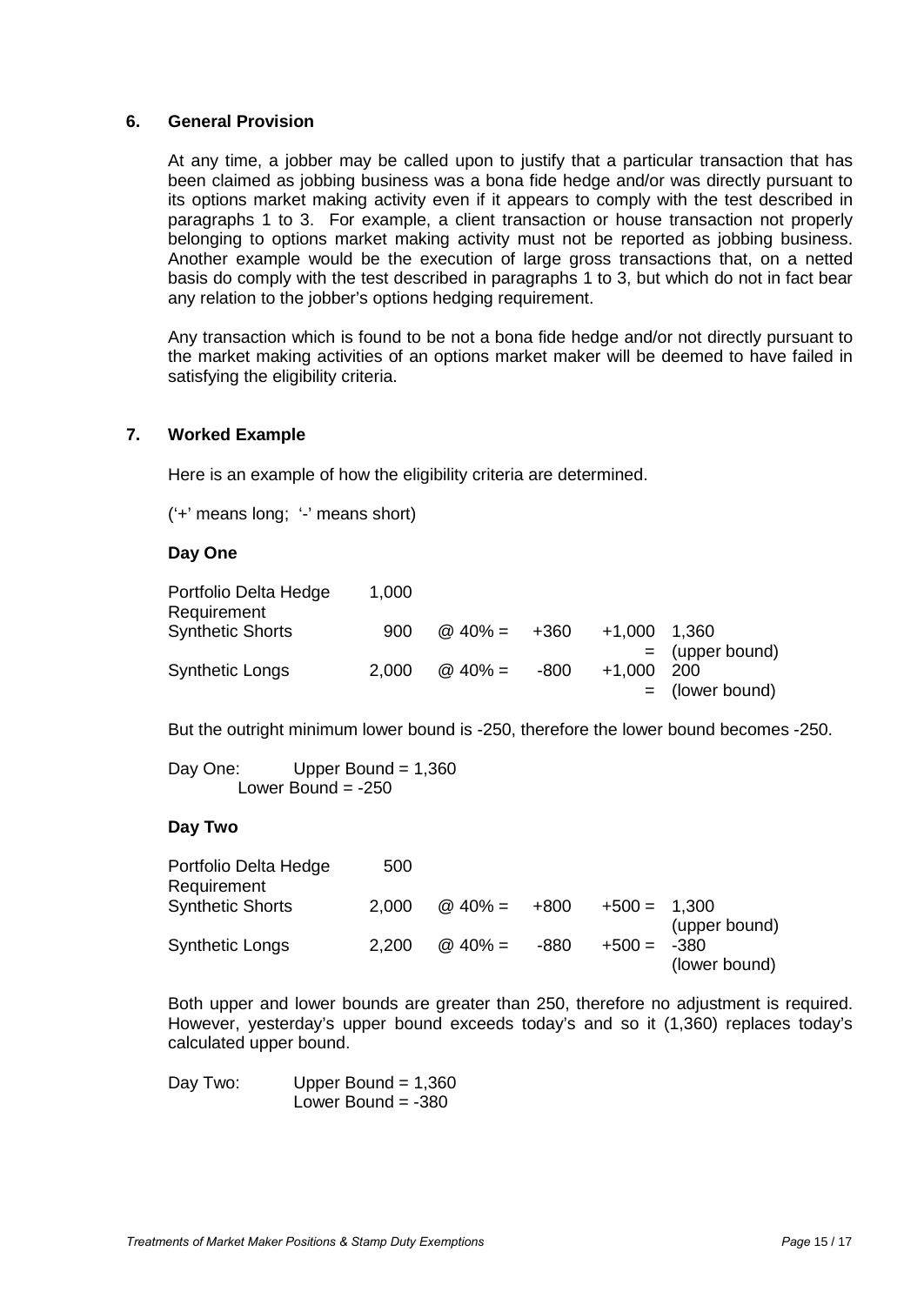#### *How much stamp exemption can be claimed for trading during Day Two?*

During Day Two, trading in jobbing business should not exceed a net purchase of 1,610 shares (250 + 1,360, which is lower bound [day one] plus upper bound [day two]) or a net sale of 1,740 shares (1,360 + 380, which is upper bound [day one] plus lower bound [day two]).

Note: Day One's upper bound of 1,360 cannot be carried forward beyond the calculation for Day Three.